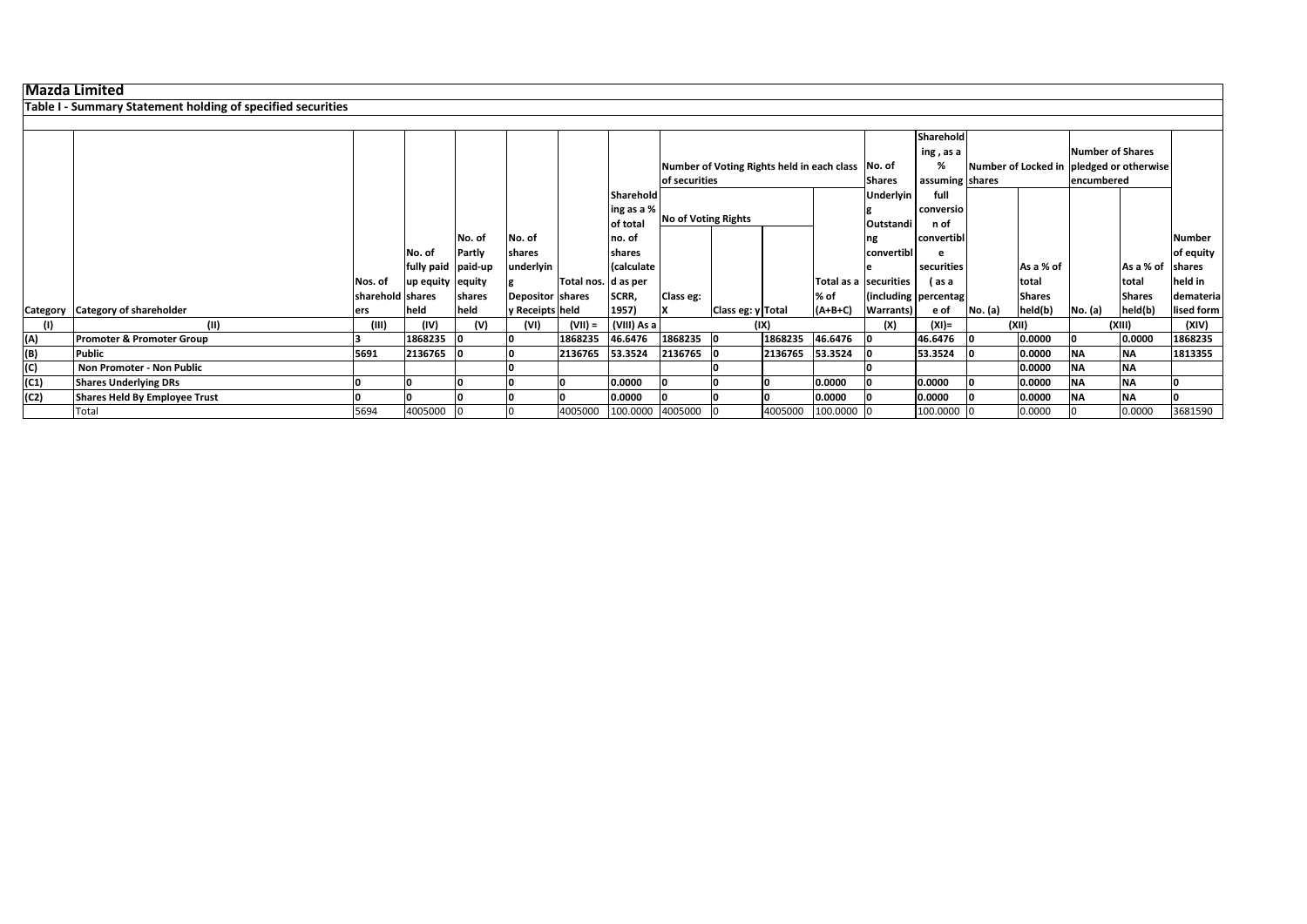**Table II ‐ Statement showing shareholding pattern of the Promoter and Promoter Group**

|     |                                                                           |            |                  |                                        |        | No. of           |            | Sharehold<br>ing %<br>calculated | Number of Voting Rights held in each class<br>of securities |                   |                 |               | <b>Shares</b><br>Underlyin %<br>Outstandi full | ing, as a<br>assuming         | shares |                    | <b>Number of Shares</b><br>Number of Locked in pledged or otherwise<br>encumbered |                    | <b>Number</b>     |
|-----|---------------------------------------------------------------------------|------------|------------------|----------------------------------------|--------|------------------|------------|----------------------------------|-------------------------------------------------------------|-------------------|-----------------|---------------|------------------------------------------------|-------------------------------|--------|--------------------|-----------------------------------------------------------------------------------|--------------------|-------------------|
|     |                                                                           |            |                  | No. of                                 | Partly | shares           |            | as per                           |                                                             |                   |                 |               | ng                                             | conversio                     |        |                    |                                                                                   |                    | of equity         |
|     |                                                                           |            | Nos. of          | fully paid paid-up<br>up equity equity |        | underlyin        | Total nos. | SCRR,<br>1957 As a               | <b>No of Voting Rights</b>                                  |                   |                 | Total as a le | convertibl n of                                | convertibl                    |        | As a % of<br>total |                                                                                   | As a % of<br>total | shares<br>held in |
|     |                                                                           |            | sharehold shares |                                        | shares | Depositor shares |            | % of                             | Class eg:                                                   |                   |                 | % of          | securities e                                   |                               |        | <b>Shares</b>      |                                                                                   | <b>Shares</b>      | demateria         |
|     | Category & Name of the shareholders                                       | <b>PAN</b> | ers              | held                                   | held   | y Receipts held  |            | $(A+B+C2)$ X                     |                                                             | Class eg: y Total |                 | $(A+B+C)$     |                                                | (including securities No. (a) |        | held(b)            | No. (a)                                                                           | held(b)            | lised form        |
|     |                                                                           | (II)       | (III)            | (IV)                                   | (V)    | (VI)             | $(VII) =$  | (VIII) As a                      |                                                             |                   | (IX)            |               | (X)                                            | (XI)=                         |        | (XII)              |                                                                                   | (XIII)             | (XIV)             |
|     | Indian                                                                    |            |                  |                                        |        |                  |            |                                  |                                                             |                   |                 |               |                                                |                               |        |                    |                                                                                   |                    |                   |
| (a) | Individuals / Hindu Undivided Family                                      |            |                  | 1868235                                |        |                  | 1868235    | 46.6476                          | 1868235                                                     | ın                | 1868235         | 46.6476       |                                                | 46.6476                       |        | 0.0000             |                                                                                   | 0.0000             | 1868235           |
|     | Sorab R Mody                                                              |            |                  | 1366913                                |        |                  | 1366913    | 34.1302                          | 1366913                                                     |                   | 1366913         | 34.1302       |                                                | 34.1302                       |        | 0.0000             |                                                                                   | 0.0000             | 1366913           |
|     | Shanaya Mody Khatua                                                       |            |                  | 425622                                 |        |                  | 425622     | 10.6273                          | 425622                                                      |                   | 425622          | 10.6273       |                                                | 10.6273                       |        | 0.0000             |                                                                                   | 0.0000             | 425622            |
|     | Sheila Sorab Mody                                                         |            |                  | 75700                                  |        |                  | 75700      | 1.8901                           | 75700                                                       |                   | 75700           | 1.8901        |                                                | 1.8901                        |        | 0.0000             |                                                                                   | 0.0000             | 75700             |
| (b) | Central Government / State Government(s)                                  |            |                  |                                        |        |                  | n          | 0.0000                           |                                                             |                   | n               | 0.0000        |                                                | 0.0000                        |        | 0.0000             |                                                                                   | 0.0000             | n                 |
| (c) | <b>Financial Institutions / Banks</b>                                     |            |                  |                                        |        |                  | n          | 0.0000                           |                                                             |                   | n               | 0.0000        |                                                | 0.0000                        |        | 0.0000             |                                                                                   | 0.0000             | n                 |
| (d) | Any Other (Specify)                                                       |            |                  |                                        |        | <sup>0</sup>     | n          | 0.0000                           |                                                             |                   | n               | 0.0000        |                                                | 0.0000                        |        | 0.0000             |                                                                                   | 0.0000             | n                 |
|     | Sub Total (A)(1)                                                          |            |                  | 1868235                                |        | n                | 1868235    | 46.6476                          | 1868235                                                     |                   | 1868235         | 46.6476       |                                                | 46.6476                       |        | 0.0000             |                                                                                   | 0.0000             | 1868235           |
| 2   | Foreign                                                                   |            |                  |                                        |        |                  |            |                                  |                                                             |                   |                 |               |                                                |                               |        |                    |                                                                                   |                    |                   |
| (a) | Individuals (Non-Resident Individuals / Foreign Individuals)              |            |                  |                                        |        |                  |            | 0.0000                           |                                                             |                   |                 | 0.0000        |                                                | 0.0000                        |        | 0.0000             |                                                                                   | 0.0000             |                   |
| (b) | Government                                                                |            |                  |                                        |        |                  |            | 0.0000                           |                                                             | n                 |                 | 0.0000        |                                                | 0.0000                        |        | 0.0000             |                                                                                   | 0.0000             |                   |
| (c) | <b>Institutions</b>                                                       |            |                  |                                        |        |                  |            | 0.0000                           |                                                             |                   |                 | 0.0000        |                                                | 0.0000                        |        | 0.0000             |                                                                                   | 0.0000             |                   |
| (d) | <b>Foreign Portfolio Investor</b>                                         |            |                  |                                        |        |                  |            | 0.0000                           |                                                             | n                 |                 | 0.0000        |                                                | 0.0000                        |        | 0.0000             |                                                                                   | 0.0000             |                   |
| (e) | Any Other (Specify)                                                       |            |                  |                                        |        |                  |            | 0.0000                           |                                                             |                   | n               | 0.0000        |                                                | 0.0000                        |        | 0.0000             |                                                                                   | 0.0000             |                   |
|     | Sub Total (A)(2)                                                          |            |                  |                                        |        | n                |            | 0.0000                           |                                                             | ı.                | n               | 0.0000        |                                                | 0.0000                        |        | 0.0000             |                                                                                   | 0.0000             |                   |
|     | Total Shareholding Of Promoter And Promoter Group (A)=<br>$(A)(1)+(A)(2)$ |            |                  | 1868235                                |        | 0                | 1868235    | 46.6476                          | 1868235                                                     | ın                | 1868235 46.6476 |               |                                                | 46.6476                       |        | 0.0000             |                                                                                   | 0.0000             | 1868235           |

Details of Shares which remain unclaimed may be given hear along with details such as number of shareholders, outstanding shares held in demat/unclaimed suspense account, voting rights which **are frozen etc.**

**Note :**

**(1) PAN would not be displayed on website of Stock Exchange(s)**

(2) The term 'Encumbrance' has the same meaning as assigned under regulation 28(3) of SEBI (Substantial Acquisition of Shares and Takeovers) Regulations, 2011.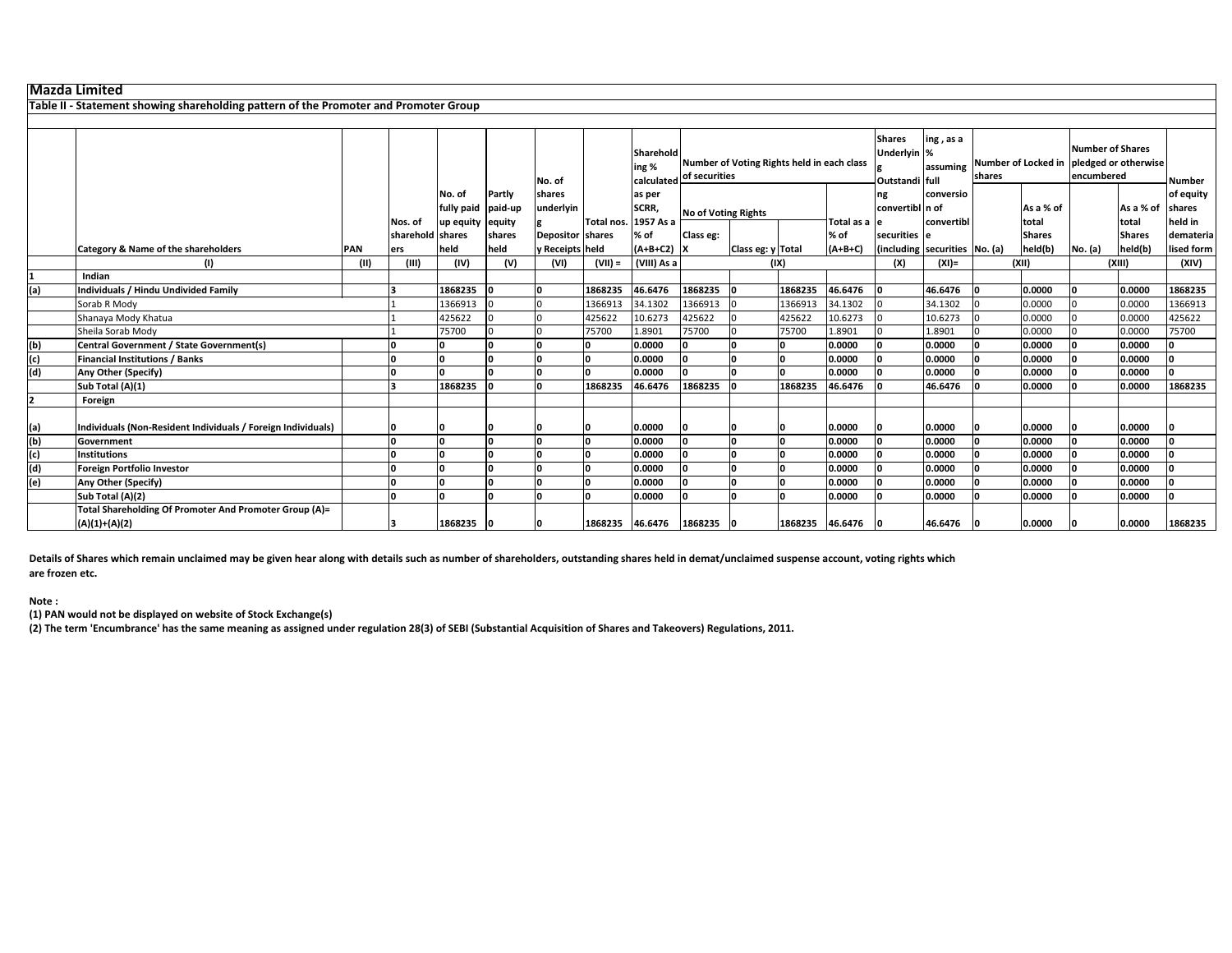**Table III ‐ Statement showing shareholding pattern of the Public shareholder**

|                                                        |                                                       |            |                  |            |                | No. of                  |            | Sharehold<br>ing % | calculated of securities   | Number of Voting Rights held in each class |                |            | <b>Shares</b><br>Underlyin %<br>Outstandi full | ing, as a<br>assuming         | shares |               | <b>Number of Shares</b><br>Number of Locked in pledged or otherwise<br>encumbered |               | Number                  |
|--------------------------------------------------------|-------------------------------------------------------|------------|------------------|------------|----------------|-------------------------|------------|--------------------|----------------------------|--------------------------------------------|----------------|------------|------------------------------------------------|-------------------------------|--------|---------------|-----------------------------------------------------------------------------------|---------------|-------------------------|
|                                                        |                                                       |            |                  | No. of     | Partly         | shares                  |            | as per             |                            |                                            |                |            | ng                                             | conversio                     |        |               |                                                                                   |               | of equity               |
|                                                        |                                                       |            |                  | fully paid | paid-up        | underlyin               |            | SCRR,              |                            |                                            |                |            | convertibl n of                                |                               |        | As a % of     |                                                                                   | As a % of     | shares                  |
|                                                        |                                                       |            | Nos. of          | up equity  | equity         |                         | Total nos. | 1957 As a          | <b>No of Voting Rights</b> |                                            |                | Total as a | e                                              | convertibl                    |        | total         |                                                                                   | total         | held in                 |
|                                                        |                                                       |            | sharehold shares |            | shares         | <b>Depositor shares</b> |            | % of               | Class eg:                  |                                            |                | $%$ of     | securities                                     |                               |        | <b>Shares</b> |                                                                                   | <b>Shares</b> | demateria               |
|                                                        | Category & Name of the shareholders                   | <b>PAN</b> | ers              | held       | held           | y Receipts held         |            | $(A+B+C2)$ X       |                            | Class eg: y Total                          |                | $(A+B+C)$  |                                                | (including securities No. (a) |        | held(b)       | No. (a)                                                                           | held(b)       | lised form              |
|                                                        | (1)                                                   | (II)       | (III)            | (IV)       | (V)            | (VI)                    | $(VII) =$  | (VIII) As a        |                            |                                            | (1)            |            | (X)                                            | $(XI) =$                      |        | (XII)         |                                                                                   | (XIII)        | (XIV)                   |
|                                                        | <b>Institutions</b>                                   |            |                  |            |                |                         |            |                    |                            |                                            |                |            |                                                |                               |        |               |                                                                                   |               |                         |
| $\frac{1}{\text{(a)}}$ $\frac{\text{(b)}}{\text{(c)}}$ | <b>Mutual Fund</b>                                    |            | U                |            | 0              | 0                       | 0          | 0.0000             | O                          | O                                          | $\Omega$       | 0.0000     | n                                              | 0.0000                        |        | 0.0000        | <b>NA</b>                                                                         | <b>NA</b>     | n                       |
|                                                        | <b>Venture Capital Funds</b>                          |            | U                |            | 0              | o                       | O          | 0.0000             | o                          | o                                          | I٥             | 0.0000     | $\Omega$                                       | 0.0000                        |        | 0.0000        | <b>NA</b>                                                                         | <b>NA</b>     | O                       |
|                                                        | <b>Alternate Investment Funds</b>                     |            |                  |            | ۱o             | <b>n</b>                | o          | 0.0000             | <b>n</b>                   | ۱n                                         | $\overline{0}$ | 0.0000     |                                                | 0.0000                        |        | 0.0000        | <b>NA</b>                                                                         | <b>NA</b>     | <sup>0</sup>            |
|                                                        | <b>Foreign Venture Capital Investors</b>              |            |                  |            | 0              | 0                       | O          | 0.0000             | O                          | I٥                                         | O              | 0.0000     |                                                | 0.0000                        |        | 0.0000        | <b>NA</b>                                                                         | <b>NA</b>     | 0                       |
| (e)                                                    | Foreign Portfolio Investor                            |            |                  |            | 0              | 0                       | 8          | 0.0002             | 8                          | o                                          | 8              | 0.0002     |                                                | 0.0002                        |        | 0.0000        | <b>NA</b>                                                                         | <b>NA</b>     | 8                       |
|                                                        | <b>Financial Institutions / Banks</b>                 |            |                  | 800        | 0              | 0                       | 800        | 0.0200             | 800                        | o                                          | 800            | 0.0200     |                                                | 0.0200                        |        | 0.0000        | <b>NA</b>                                                                         | <b>NA</b>     | 800                     |
| $\frac{f(t)}{g(t)}$                                    |                                                       |            | U                |            | 0              | ١o                      |            |                    | o                          | o                                          | O              |            |                                                |                               |        |               |                                                                                   | <b>NA</b>     | 0                       |
|                                                        | <b>Insurance Companies</b>                            |            |                  |            | Ō              | ۱n                      | 0<br>lo.   | 0.0000             | lo.                        | ۱n                                         | I٥             | 0.0000     |                                                | 0.0000                        |        | 0.0000        | <b>NA</b><br><b>NA</b>                                                            | <b>NA</b>     | $\overline{\mathbf{0}}$ |
| (h)<br>(i)                                             | <b>Provident Funds/ Pension Funds</b>                 |            |                  | n          |                |                         |            | 0.0000             |                            |                                            |                | 0.0000     |                                                | 0.0000                        |        | 0.0000        |                                                                                   |               |                         |
|                                                        | Any Other (Specify)                                   |            | U                |            | O              | O                       | 0          | 0.0000             | O                          | O                                          | I٥             | 0.0000     |                                                | 0.0000                        |        | 0.0000        | <b>NA</b>                                                                         | <b>NA</b>     | 0                       |
|                                                        | Sub Total (B)(1)                                      |            | $\overline{ }$   | 808        | O              | O                       | 808        | 0.0202             | 808                        | <b>n</b>                                   | 808            | 0.0202     |                                                | 0.0202                        |        | 0.0000        | <b>NA</b>                                                                         | <b>NA</b>     | 808                     |
|                                                        | Central Government/ State Government(s)/              |            |                  |            |                |                         |            |                    |                            |                                            |                |            |                                                |                               |        |               |                                                                                   |               |                         |
| 2                                                      | <b>President of India</b>                             |            |                  |            |                |                         |            |                    |                            |                                            |                |            |                                                |                               |        |               |                                                                                   |               |                         |
|                                                        | Sub Total (B)(2)                                      |            | ١n               | ١n         | o              | o                       | O          | 0.0000             | O                          | ۱o                                         | O              | 0.0000     | I٥                                             | 0.0000                        | O      | 0.0000        | <b>NA</b>                                                                         | <b>NA</b>     | <sup>0</sup>            |
| 3                                                      | <b>Non-Institutions</b>                               |            |                  |            |                |                         |            |                    |                            |                                            |                |            |                                                |                               |        |               |                                                                                   |               |                         |
| (a)                                                    | <b>Individuals</b>                                    |            |                  |            | 0              |                         |            |                    |                            |                                            |                |            |                                                |                               |        |               | <b>NA</b>                                                                         | <b>NA</b>     |                         |
|                                                        | . Individual shareholders holding nominal             |            |                  |            |                |                         |            |                    |                            |                                            |                |            |                                                |                               |        |               |                                                                                   |               |                         |
|                                                        | share capital up to Rs. 2 lakhs.                      |            | 5290             | 1111579    | o              | n                       | 1111579    | 27.7548            | 1111579                    | ın                                         | 1111579        | 27.7548    |                                                | 27.7548                       |        | 0.0000        | ΝA                                                                                | <b>NA</b>     | 1082069                 |
|                                                        | ii. Individual shareholders holding nominal           |            |                  |            |                |                         |            |                    |                            |                                            |                |            |                                                |                               |        |               |                                                                                   |               |                         |
|                                                        | share capital in excess of Rs. 2 lakhs.               |            |                  | 344630     |                | 0                       | 344630     | 8.6050             | 344630                     |                                            | 344630         | 8.6050     |                                                | 8.6050                        |        | 0.0000        | ΝA                                                                                | <b>NA</b>     | 344630                  |
|                                                        | Bharat Jamnadas Dattani                               |            |                  | 63505      | 0              | $\overline{0}$          | 63505      | 1.5856             | 63505                      | $\Omega$                                   | 63505          | 1.5856     |                                                | 1.5856                        |        | 0.0000        | <b>NA</b>                                                                         | <b>NA</b>     | 63505                   |
|                                                        | Nilesh Hastimal Shah                                  |            |                  | 42300      | 0              | l <sub>0</sub>          | 42300      | 1.0562             | 42300                      | $\Omega$                                   | 42300          | 1.0562     |                                                | .0562                         |        | 0.0000        | <b>NA</b>                                                                         | <b>NA</b>     | 42300                   |
|                                                        | Percy Xerex Avari                                     |            |                  | 45205      | $\overline{0}$ | l <sub>0</sub>          | 45205      | 1.1287             | 45205                      | $\Omega$                                   | 45205          | 1.1287     |                                                | 1.1287                        |        | 0.0000        | <b>NA</b>                                                                         | <b>NA</b>     | 45205                   |
|                                                        | Shailesh Babalal Shah                                 |            |                  | 42120      | 0              | l <sub>0</sub>          | 42120      | 1.0517             | 42120                      | $\Omega$                                   | 42120          | 1.0517     |                                                | .0517                         |        | 0.0000        | <b>NA</b>                                                                         | <b>NA</b>     | 42120                   |
|                                                        | Sharad Kanayalal Shah                                 |            |                  | 91500      | $\overline{0}$ | l <sub>0</sub>          | 91500      | 2.2846             | 91500                      | $\Omega$                                   | 91500          | 2.2846     |                                                | 2.2846                        |        | 0.0000        | <b>NA</b>                                                                         | <b>NA</b>     | 91500                   |
| (b)                                                    | <b>NBFCs registered with RBI</b>                      |            |                  | 856        | 0              | O                       | 856        | 0.0214             | 856                        | O                                          | 856            | 0.0214     | n.                                             | 0.0214                        |        | 0.0000        | <b>NA</b>                                                                         | <b>NA</b>     | 856                     |
|                                                        | <b>Trust Employee</b>                                 |            | l0.              | n          | $\mathbf{0}$   | <b>l</b>                | 0          | 0.0000             | O                          | <b>n</b>                                   | <sup>0</sup>   | 0.0000     |                                                | 0.0000                        |        | 0.0000        | <b>NA</b>                                                                         | <b>NA</b>     | O                       |
|                                                        | <b>Overseas Depositories (holding DRs) (balancing</b> |            |                  |            |                |                         |            |                    |                            |                                            |                |            |                                                |                               |        |               |                                                                                   |               |                         |
|                                                        | figure)                                               |            |                  |            |                |                         |            | 0.0000             |                            |                                            |                | 0.0000     |                                                | 0.0000                        |        | 0.0000        | <b>NA</b>                                                                         | <b>NA</b>     |                         |
| $\frac{1}{2}$                                          | Any Other (Specify)                                   |            | 391              | 678892     | o              | o                       | 678892     | 16.9511            | 678892                     | ۱o                                         | 678892         | 16.9511    | <b>n</b>                                       | 16.9511                       |        | 0.0000        | <b>NA</b>                                                                         | <b>NA</b>     | 384992                  |
|                                                        | <b>IEPF</b>                                           |            |                  | 30707      | I٥             | O                       | 30707      | 0.7667             | 30707                      | ١o                                         | 30707          | 0.7667     | O                                              | 0.7667                        |        | 0.0000        | <b>NA</b>                                                                         | <b>NA</b>     | 30707                   |
|                                                        | <b>Hindu Undivided Family</b>                         |            | 164              | 99988      | 0              | O                       | 99988      | 2.4966             | 99988                      | <b>n</b>                                   | 99988          | 2.4966     |                                                | 2.4966                        |        | 0.0000        | <b>NA</b>                                                                         | <b>NA</b>     | 99988                   |
|                                                        | Non Resident Indians (Non Repat)                      |            | 55               | 18387      | 0              | I٥                      | 18387      | 0.4591             | 18387                      | 'n                                         | 18387          | 0.4591     | n                                              | 0.4591                        |        | 0.0000        | <b>NA</b>                                                                         | <b>NA</b>     | 13987                   |
|                                                        | Non Resident Indians (Repat)                          |            | 64               | 43470      | o              | <b>l</b>                | 43470      | 1.0854             | 43470                      | <b>n</b>                                   | 43470          | 1.0854     |                                                | .0854                         |        | 0.0000        | <b>NA</b>                                                                         | <b>NA</b>     | 43470                   |
|                                                        |                                                       |            |                  |            |                |                         |            |                    |                            |                                            |                |            |                                                |                               |        |               |                                                                                   |               |                         |
|                                                        | Body Corporate-Ltd Liability-Partnership-DR           |            |                  | 1003       |                | ۱O                      | 1003       | 0.0250             | 1003                       |                                            | 1003           | 0.0250     | $\Omega$                                       | 0.0250                        |        | 0.0000        | <b>NA</b>                                                                         | <b>NA</b>     | 1003                    |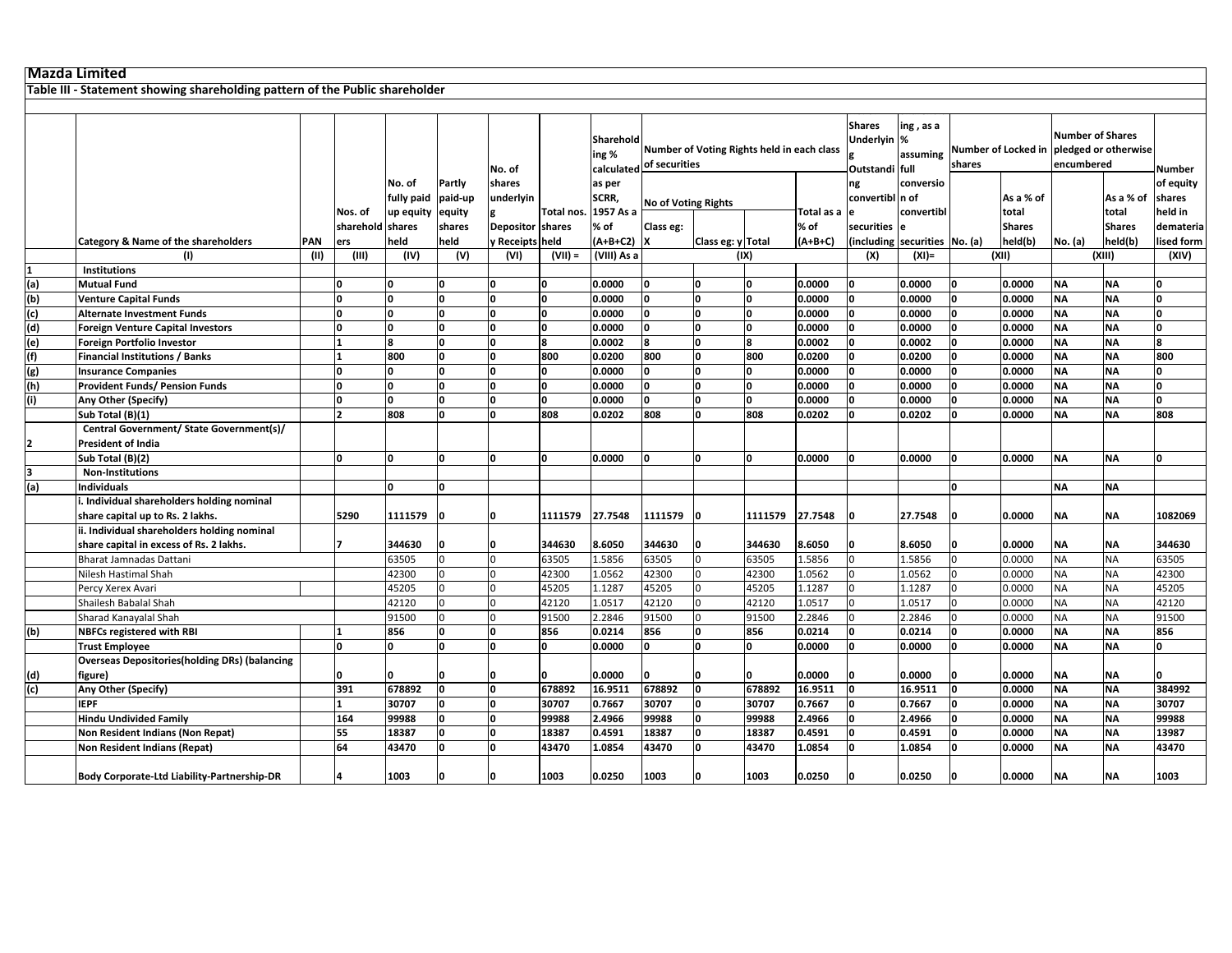| <b>Overseas Bodies Corporates</b>    |      | 289500    |  | 289500  | 7.2285  | 289500  | 289500  | 7.2285  | 7.2285  | 0.0000 | <b>NA</b> |         |
|--------------------------------------|------|-----------|--|---------|---------|---------|---------|---------|---------|--------|-----------|---------|
| Croll-Reynolds International Inc.    |      | 289500    |  | 289500  | 7.2285  | 289500  | 289500  | 7.2285  | 7.2285  | 0.0000 | <b>NA</b> |         |
| <b>Clearing Member</b>               | 41   | 19168     |  | 19168   | 0.4786  | 19168   | 19168   | 0.4786  | 0.4786  | 0.0000 | <b>NA</b> | 19168   |
| <b>Bodies Corporate</b>              | 61   | 176669    |  | 176669  | 4.4112  | 176669  | 176669  | 4.4112  | 4.4112  | 0.0000 | <b>NA</b> | 176669  |
| Dorabjee And Company Private Limited |      | 62859     |  | 62859   | 1.5695  | 62859   | 62859   | 1.5695  | 1.5695  | 0.0000 |           | 62859   |
| Sub Total (B)(3)                     | 5689 | 2135957   |  | 2135957 | 53.3323 | 2135957 | 2135957 | 53.3323 | 53.3323 | 0.0000 |           | 1812547 |
| Total Public Shareholding (B)=       |      |           |  |         |         |         |         |         |         |        |           |         |
| $(B)(1)+(B)(2)+(B)(3)$               | 5691 | 2136765 0 |  | 2136765 | 53.3524 | 2136765 | 2136765 | 53.3524 | 53.3524 | 0.0000 | <b>NA</b> | 1813355 |

**Details of the shareholders acting as persons in Concert including their Shareholding (No. and %):**

**No. of shareholders No.**

Details of Shares which remain unclaimed may be given hear along with details such as number of shareholders, outstanding shares held in demat/unclaimed suspense account, **voting rights which are frozen etc.**

**Note :**

**(1) PAN would not be displayed on website of Stock Exchange(s).**

(2) The above format needs to disclose name of all holders holding more than 1% of total number of shares

(3) W.r.t. the information pertaining to Depository Receipts, the same may be disclosed in the respective columns to the extent information available and the balance to be disclosed as held by custodian.